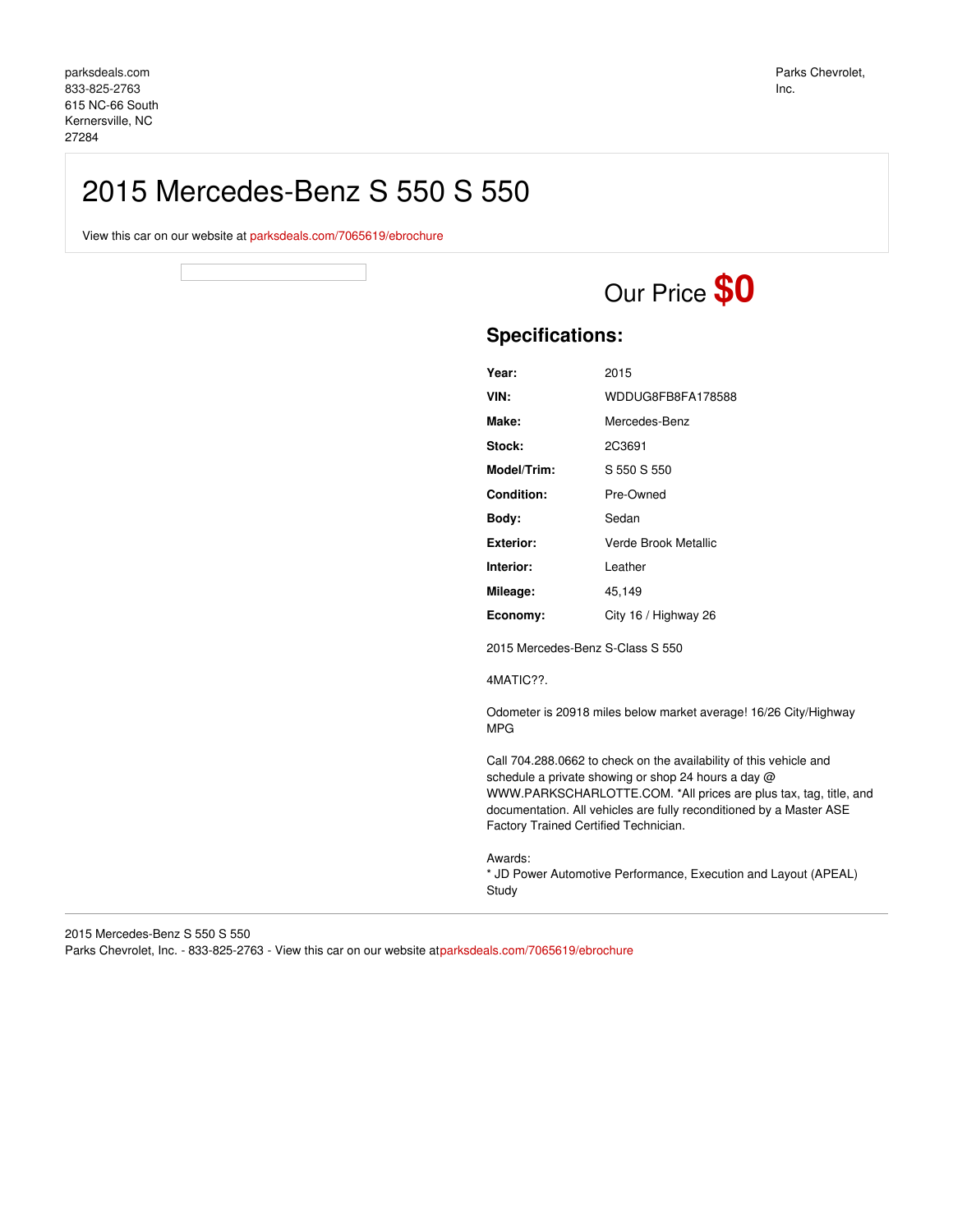

#### 2015 Mercedes-Benz S 550 S 550

Parks Chevrolet, Inc. - 833-825-2763 - View this car on our website a[tparksdeals.com/7065619/ebrochure](file:///7065619/ebrochure)

# **Installed Options**

## **Interior**

- Power Tilt/Telescoping Steering Column
- Gauges -inc: Speedometer, Odometer, Engine Coolant Temp, Tachometer, Trip Odometer and Trip Computer
- Power Rear Windows- Mobile Hotspot Internet Access
- Leather/Genuine Wood Steering Wheel w/Auto Tilt-Away- Front Cupholder
- Rear Cupholder- Front And Rear Cigar Lighter(s)- Ashtray- 3 12V DC Power Outlets
- Compass- Valet Function- Power Fuel Flap Locking Type
- Remote Keyless Entry w/Integrated Key Transmitter, 4 Door Curb/Courtesy, Illuminated Entry, Illuminated Ignition Switch and Panic Button
- Remote Releases -Inc: Proximity Cargo Access- Homelink Garage Door Transmitter - Cruise Control
- HVAC -inc: Underseat Ducts, Residual Heat Recirculation, Headliner/Pillar Ducts and Console Ducts
- Dual Zone Front Automatic Air Conditioning w/Front Infrared
- Illuminated Locking Glove Box- Driver Foot Rest
- Interior Trim -inc: Genuine Wood/Leather Instrument Panel Insert, Genuine Wood Door Panel Insert, Leather/Genuine Wood Console Insert, Aluminum/Metal-Look Interior Accents and Leatherette Upholstered Dashboard
- Leather Door Trim Insert- Urethane Gear Shifter Material- Full Cloth Headliner
- Leather Upholstery- Day-Night Auto-Dimming Rearview Mirror
- Driver And Passenger Visor Vanity Mirrors w/Driver And Passenger Illumination and Illuminated Rear Visor Mirror
- Full Floor Console w/Covered Storage, Mini Overhead Console w/Storage, 3 12V DC Power Outlets and 1 120V AC Power Outlet
- FOB Controls -inc: Cargo Access, Windows and Sunroof/Convertible Roof
- Tracker System- Smart Device Integration
- Instrument Panel Covered Bin, Refrigerated/Cooled Box Located In The Console, Driver / Passenger And Rear Door Bins and 1st Row Underseat Storage
- Power 1st Row Windows w/Front And Rear 1-Touch Up/Down Delayed Accessory Power
- Power Door Locks w/Autolock Feature- Systems Monitor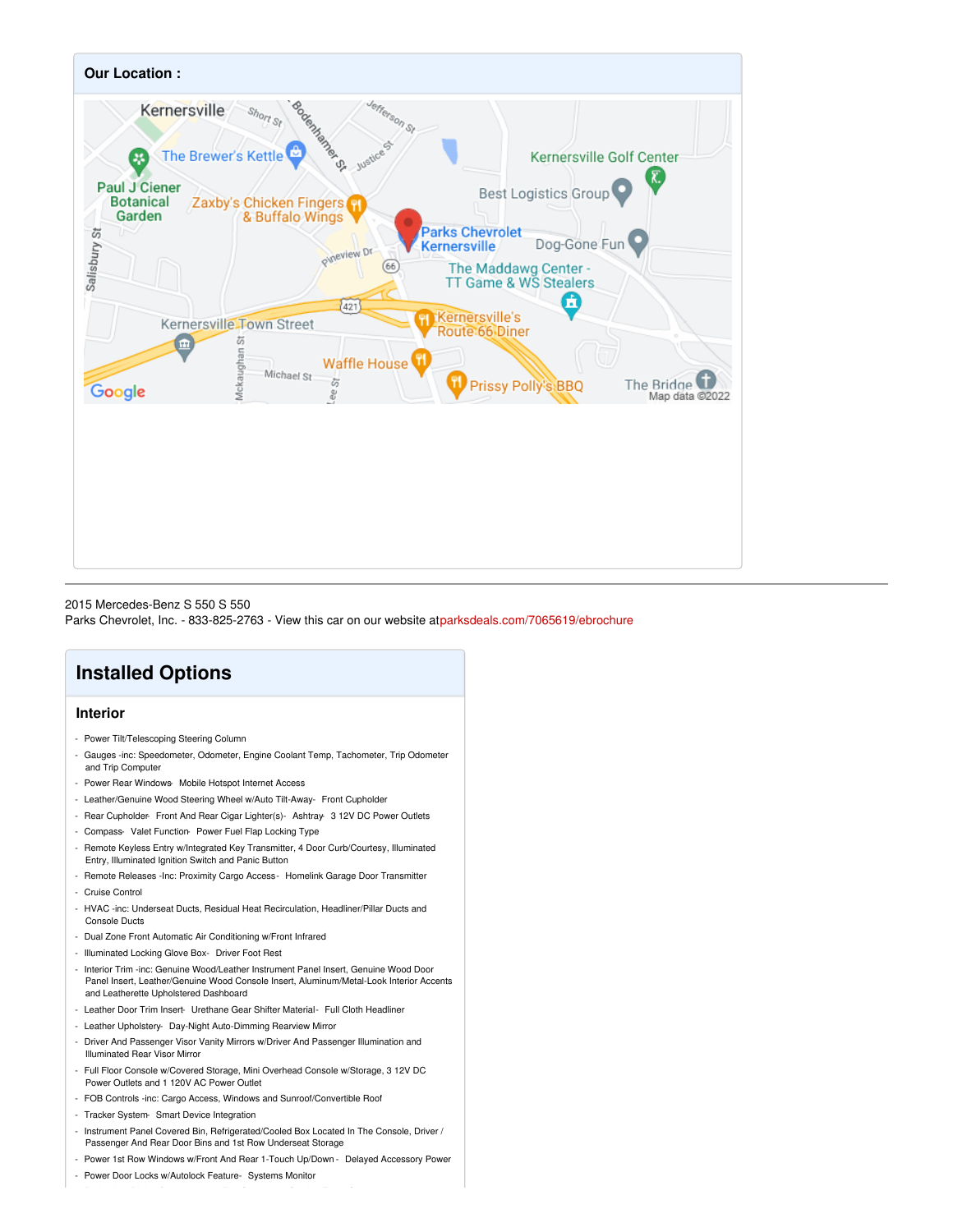- Redundant Digital Speedometer- Trip Computer- Outside Temp Gauge
- Digital/Analog Appearance
- Power Anti-Whiplash w/Tilt Front Head Restraints and Power w/Tilt Rear Head Restraints
- Front Center Armrest and Rear Center Armrest w/Storage- 2 Seatback Storage Pockets
- Perimeter Alarm- Engine Immobilizer
- 3 12V DC Power Outlets and 1 120V AC Power Outlet Air Filtration
- Heated Power Front Seats w/Memory- Bucket Front Seats w/Leatherette Back Material
- Driver Seat- Passenger Seat- Bench Front Facing Rear Seat Cargo Space Lights
- Memory Settings -inc: Door Mirrors, Steering Wheel, Head Restraints and HVAC
- Front And Rear Map Lights- Fade-To-Off Interior Lighting
- Full Carpet Floor Covering -inc: Carpet Front And Rear Floor Mats
- Carpet Floor Trim and Carpet Trunk Lid/Rear Cargo Door Trim Trunk/Hatch Auto-Latch
- Cargo Area Concealed Storage- Cargo Net

#### **Exterior**

- Body-Colored Rear Bumper- Chrome Bodyside Insert
- Chrome Side Windows Trim and Black Front Windshield Trim Chrome Door Handles
- Body-Colored Power Heated Auto Dimming Side Mirrors w/Power Folding and Turn Signal Indicator
- Fixed Rear Window w/Defroster and Power Blind Light Tinted Glass
- Rain Detecting Variable Intermittent Wipers w/Heated Jets And Reservoir
- Aluminum Panels- Chrome Grille- Power Open And Close Trunk Rear Cargo Access
- Programmable Aero-Composite Led Low/High Beam Daytime Running Directionally Adaptive Auto High-Beam Headlamps w/Delay-Off
- Rear Fog Lamps- Cornering Lights- Perimeter/Approach Lights- LED Brakelights
- Headlights-Automatic Highbeams- Door Auto-Latch- Body-Colored Front Bumper
- Express Open/Close Sliding And Tilting Glass Panorama 1st Row Sunroof w/Power Sunshade
- Fixed Glass 2nd Row Sunroof w/Power Sunshade Clearcoat Paint
- Tires: P255/45R18 AS- Wheels: 18" 10-Spoke- Laminated Glass

### **Safety**

- Power Tilt/Telescoping Steering Column
- Gauges -inc: Speedometer, Odometer, Engine Coolant Temp, Tachometer, Trip Odometer and Trip Computer
- Power Rear Windows- Mobile Hotspot Internet Access
- Leather/Genuine Wood Steering Wheel w/Auto Tilt-Away- Front Cupholder
- Rear Cupholder- Front And Rear Cigar Lighter(s) Ashtray- 3 12V DC Power Outlets
- Compass- Valet Function- Power Fuel Flap Locking Type
- Remote Keyless Entry w/Integrated Key Transmitter, 4 Door Curb/Courtesy, Illuminated Entry, Illuminated Ignition Switch and Panic Button
- Remote Releases -Inc: Proximity Cargo Access Homelink Garage Door Transmitter - Cruise Control
- 
- HVAC -inc: Underseat Ducts, Residual Heat Recirculation, Headliner/Pillar Ducts and Console Ducts
- Dual Zone Front Automatic Air Conditioning w/Front Infrared
- Illuminated Locking Glove Box- Driver Foot Rest
- Interior Trim -inc: Genuine Wood/Leather Instrument Panel Insert, Genuine Wood Door Panel Insert, Leather/Genuine Wood Console Insert, Aluminum/Metal-Look Interior Accents and Leatherette Upholstered Dashboard
- Leather Door Trim Insert- Urethane Gear Shifter Material- Full Cloth Headliner
- Leather Upholstery- Day-Night Auto-Dimming Rearview Mirror
- Driver And Passenger Visor Vanity Mirrors w/Driver And Passenger Illumination and Illuminated Rear Visor Mirror
- Full Floor Console w/Covered Storage, Mini Overhead Console w/Storage, 3 12V DC Power Outlets and 1 120V AC Power Outlet
- FOB Controls -inc: Cargo Access, Windows and Sunroof/Convertible Roof
- Tracker System- Smart Device Integration
- Instrument Panel Covered Bin, Refrigerated/Cooled Box Located In The Console, Driver / Passenger And Rear Door Bins and 1st Row Underseat Storage
- Power 1st Row Windows w/Front And Rear 1-Touch Up/Down Delayed Accessory Power
- Power Door Locks w/Autolock Feature- Systems Monitor
- Redundant Digital Speedometer- Trip Computer- Outside Temp Gauge
- Digital/Analog Appearance
- Power Anti-Whiplash w/Tilt Front Head Restraints and Power w/Tilt Rear Head Restraints
- Front Center Armrest and Rear Center Armrest w/Storage- 2 Seatback Storage Pockets
- Perimeter Alarm- Engine Immobilizer
- 3 12V DC Power Outlets and 1 120V AC Power Outlet Air Filtration
- Heated Power Front Seats w/Memory- Bucket Front Seats w/Leatherette Back Material
- Driver Seat- Passenger Seat- Bench Front Facing Rear Seat Cargo Space Lights
- Memory Settings -inc: Door Mirrors, Steering Wheel, Head Restraints and HVAC
- Front And Rear Map Lights- Fade-To-Off Interior Lighting
- Full Carpet Floor Covering -inc: Carpet Front And Rear Floor Mats